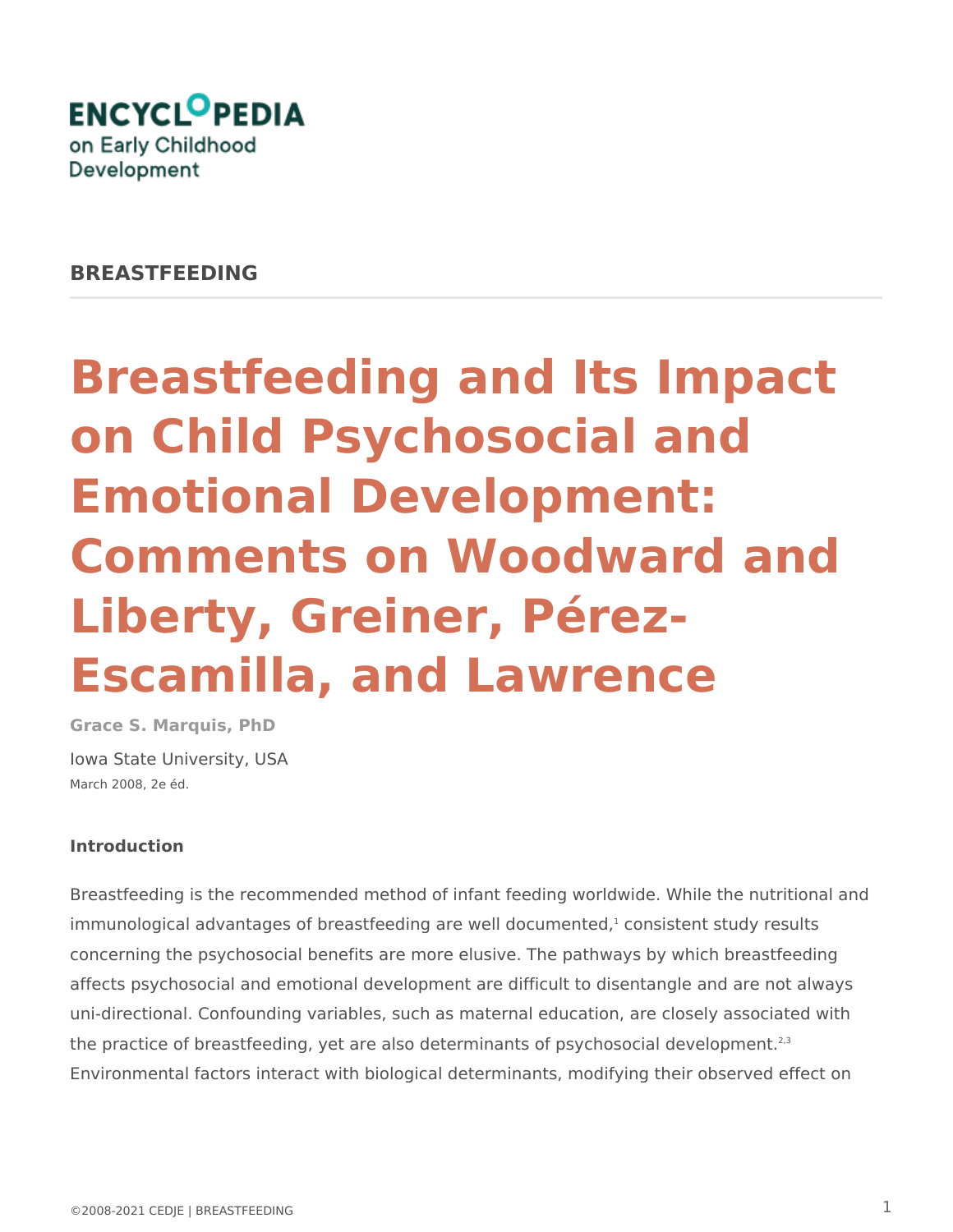development. For example, Engle et al.<sup>4</sup> suggest that maternal vocalization patterns may differentially modulate the influence that child nutritional status has on cognitive development. Further, Pollitt postulated that not only do environmental factors (such as vocal stimulation) have a direct and modifying effect on children's development, the reverse is also true – a developmentally advanced child elicits more stimulation from a caregiver.<sup>5</sup>

Three of the four papers presented here discuss the research challenges in distinguishing the effect of breastfeeding on the social and emotional development of young children. These papers focus on maternal-infant attachment, social and behavioural adjustment, and cognitive development as indicators of psychosocial development. The fourth paper, by Greiner, discusses the social practices that will help optimal breastfeeding behaviours to become the social norm.

## **Research and Conclusions**

Woodward and Liberty review many of the challenges of research on psychosocial development. There are a wide range of psychosocial outcomes that span from the neonatal period (e.g. early maternal-infant interactions) to later childhood and adolescence (e.g. behavioural adjustment). In addition, a variety of group comparisons can be made: breastfed versus bottle-fed, before versus after an episode of breastfeeding, or by duration or pattern of breastfeeding. Importantly, Woodward and Liberty identify as key research issues the distinction between short-term and long-term effects and the mechanism by which breastfeeding may influence psychosocial development. Woodward and Liberty demonstrate the complexity of the mechanistic pathway in their example of the influence of breastfeeding on maternal moods and the effect of the infant's feedback to the mother. However, the pathways for the different outcomes may each be unique.

Breastfeeding is a choice, not a behaviour that is randomly assigned to mothers. Women who choose to breastfeed are different from women who choose to bottle-feed their infant, and these other characteristics of the mother and her environment are confounding factors of the analysis. Although Woodward and Liberty discuss this analysis challenge, what appears to be missing is a recognition that the maternal characteristics associated with breastfeeding will vary depending on the culture studied. The maternal characteristics associated with breastfeeding (such as higher education and wealth) in resource-rich countries like Canada and the U.S. are not universal. In fact, in low-resource countries, breastfeeding is more common among the poor and less educated.<sup>6</sup> The unique cultural context has to be considered if we hope to understand the pathways through which breastfeeding influences psychosocial development.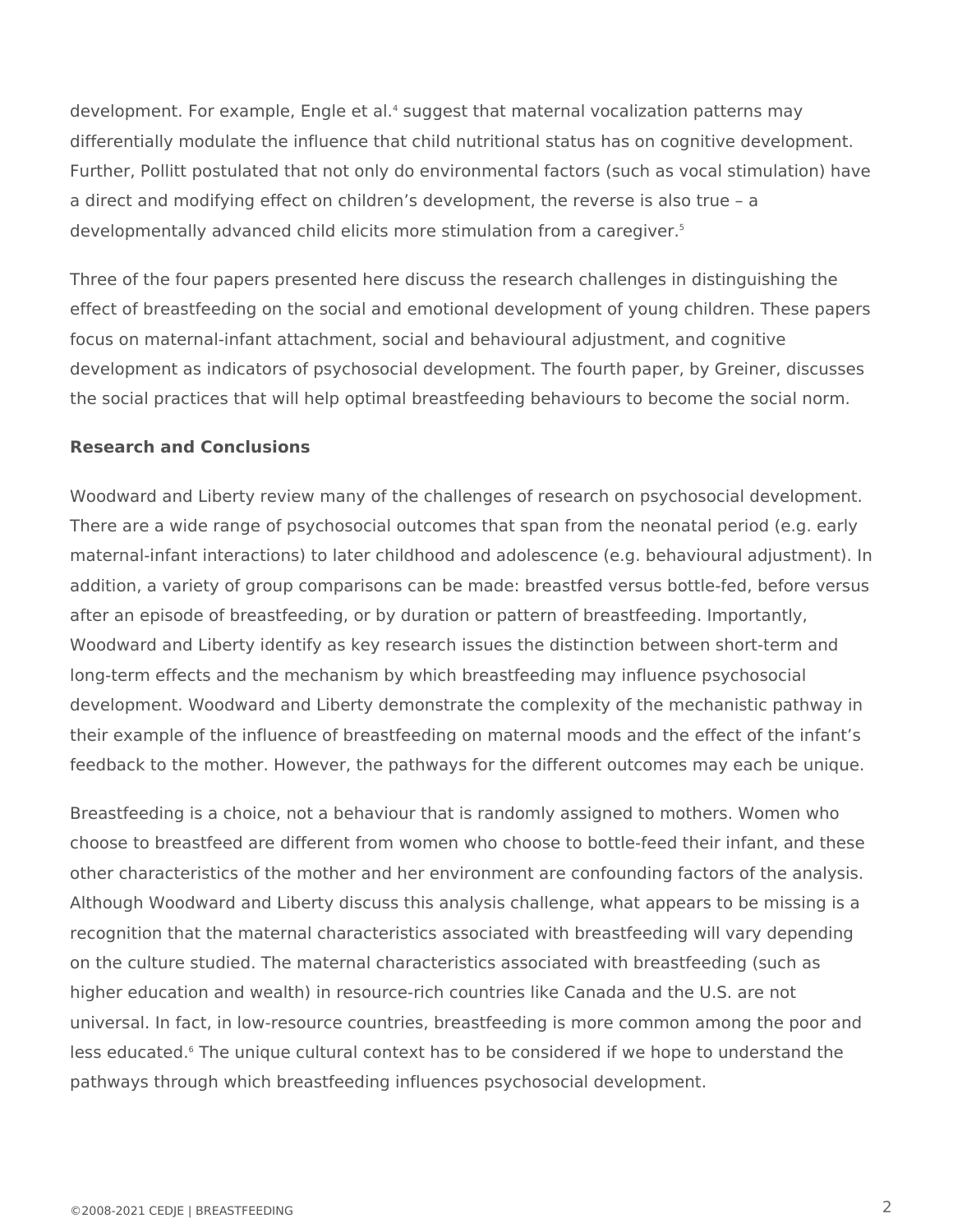The paper by Pérez-Escamilla approaches psychosocial development from a different perspective than Woodward and Liberty. This review emphasizes the effect breastfeeding has on three characteristics associated with the psychosocial development of the older child: infant cognitive and motor development, and childhood obesity. Pérez-Escamilla nicely demonstrates the strength of the evidence that supports the positive effect of breastfeeding on cognitive development. There is a statistically significant, consistent result among studies; a "need response" (premature infants, who have a greater physiological need, benefit more than normal-weight infants); a logical temporal sequence (i.e. the cause precedes the effect); and a biologically plausible relationship, based on the role of PUFAs (poly-unsaturated fatty acids) in visual and mental development.

Pérez-Escamilla provides examples of studies in which breastfeeding is associated with more advanced motor development in infants, as indicated by the early attainment of certain milestones, such as crawling. Pollitt suggested that delayed development in malnourished infants may give the appearance of the child being "young," and therefore elicit less stimulation from the mother and the household environment.<sup>7</sup> However, the evidence that early motor development is associated with improved psychosocial development for well nourished children is not presented in the Pérez-Escamilla article.

The final paper on psychosocial development, by Lawrence, returns to early observational work by Newton.<sup>8</sup> In those studies 40 years ago, there was an ongoing discussion of the challenges of conducting research on breastfeeding. A primary concern then (and now) is the definition of breastfeeding. Lawrence also notes that breastfeeding occurs not only as a response to hunger, but also as a mechanism of decreasing a child's stress and discomfort, and therefore would be expected to play an important role in the child's psychosocial development. This is consistent with Peruvian mothers' description of breastfeeding as a means of providing the child with comfort, love, security and communication.<sup>9</sup> However, research is needed on how breastfeeding influences human characteristics that are more difficult to quantify: assertiveness, social maturity, self-assuredness. Lawrence reports on some measures of the benefits of breastfeeding on these characteristics, such as breastfed children being more cooperative and less likely to drop out of school, in studies on cognitive development, but they are limited. Well-designed studies that provide the richness of the Newton observational research are still needed.

The paper by Greiner stands out from the others because it looks at the societal features that need to be in place for successful promotion of breastfeeding. Although Greiner believes that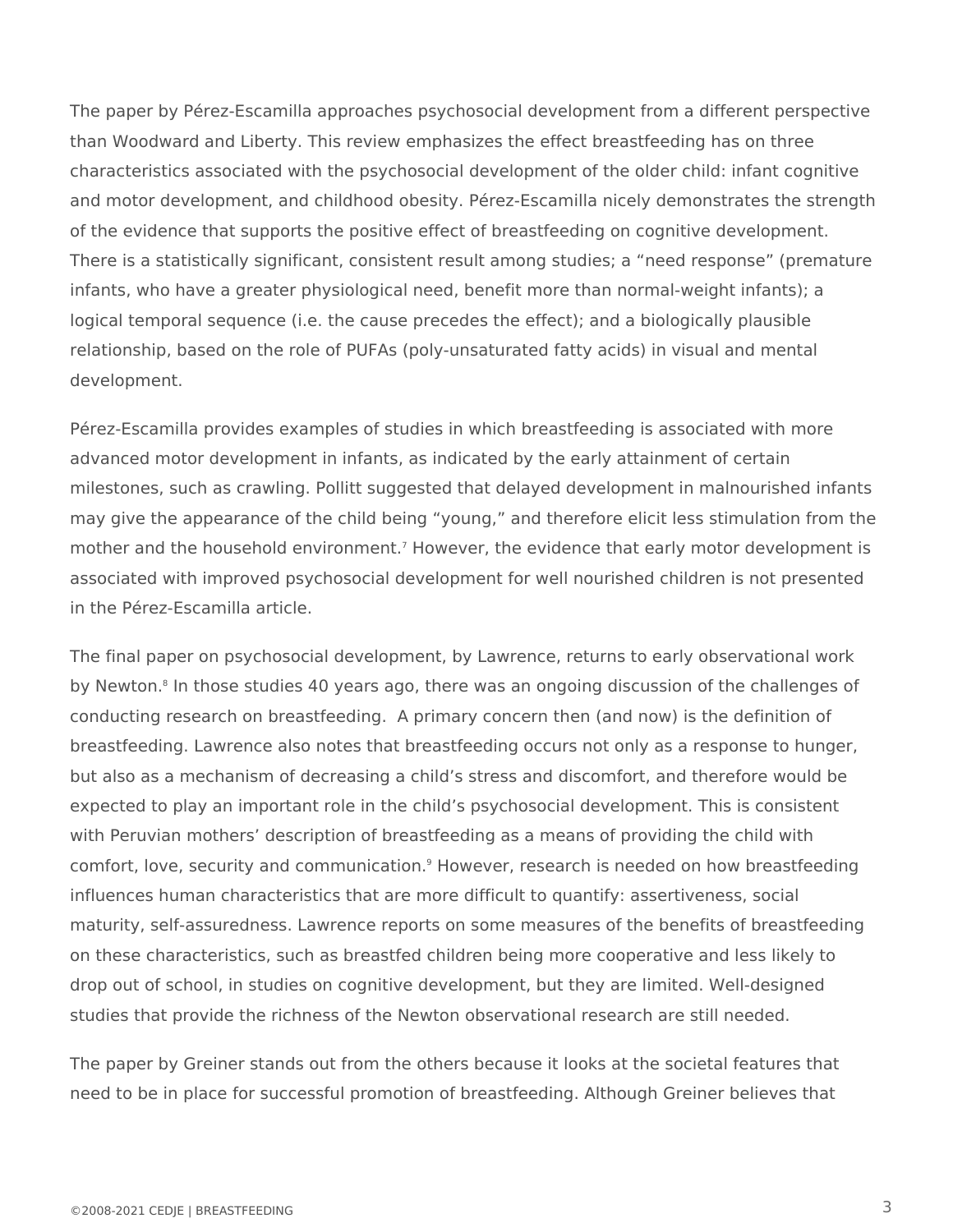there is a place for a general information campaign to educate each new generation of mothers, there is a need for a balanced approach that is informative about the risks of not optimally feeding an infant. Stating that breast is best is not sufficient. For breastfeeding practices to improve, there needs to be support at every level - through the legal system (e.g. to support the Code), through health facilities to teach new mothers good breastfeeding techniques, through labour laws designed to promote working conditions that are consistent with six months of exclusive breastfeeding, and through social support of friends and family. Intervention activities that do not work cooperatively to accomplish support at all levels meet with only limited success.

#### **Implications for Services, Development and Policy**

The first three papers provide evidence that breastfeeding is associated with some components of psychosocial development. All three authors also recognize that there is a paucity of good studies and serious challenges remain to understanding the mechanisms by which breastfeeding is influential. Whereas Pérez-Escamilla and Lawrence conclude that the benefits for psychosocial development exist and should form part of the policy decision, Woodward and Liberty conclude that there is no substantive evidence and that the promotion of breastfeeding should be based solely on the nutritional and cognitive advantages. Woodward and Liberty's conclusion seems overly conservative. They present evidence of short-term benefits for the mother that would improve her ability to provide stimulation and good child care, as well as benefits for the infant (increased level of alertness, motor assessment self-regulation and less crying). Although there is little evidence of long-term benefits, the short-term benefits, as well as the absence of negative associations with breastfeeding, would seem to suggest that policy-makers can include breastfeeding as one of many social interventions to promote healthy psychosocial development in young children. There exists a wide range of behaviours and needs in every society. Services and policies should work to help all of society meet their potential. Thus, policies should be designed not only to reduce the number of extreme cases of mental illness but also to help all families to improve the psychosocial development of their children. Breastfeeding is not a panacea, but the literature would suggest that infants and children benefit in many ways when their mothers are able to optimally breastfeed. Society should find ways to support mothers so that this practice becomes universal.

#### **References**

<sup>1.</sup> Kramer MS, Kakuma R. The optimal duration of exclusive breastfeeding: A systematic review. *Advances in Experimental*  2004;554:63-77. *Medicine and Biology*